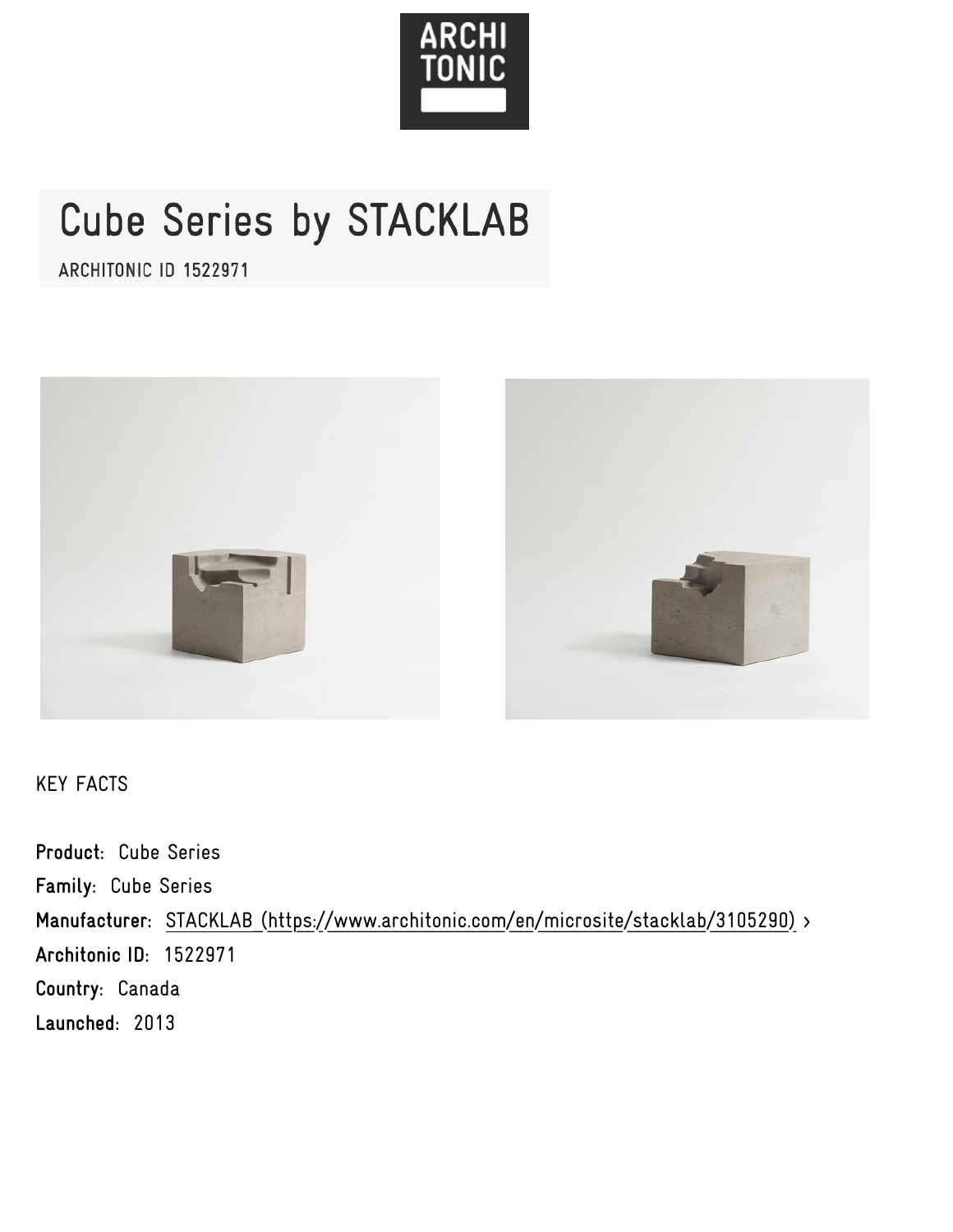## Product Description

Dimensions • 16" W x 16" D x 16" H **ECC Pigment Options**  $\cdot$  1000 White  $\cdot$  1000 Black • Natural Shade • Clean Grey \*Colour and texture varies between production runs. Please note that images are not fully representative of final colouring. Physical samples are available on request. Weight  $\cdot$  50-75 lbs. per unit

### PRODUCT [FAMILY](https://www.architonic.com/en/product/stacklab-cube-series/1522971)



#### AMBIENT IMAGES